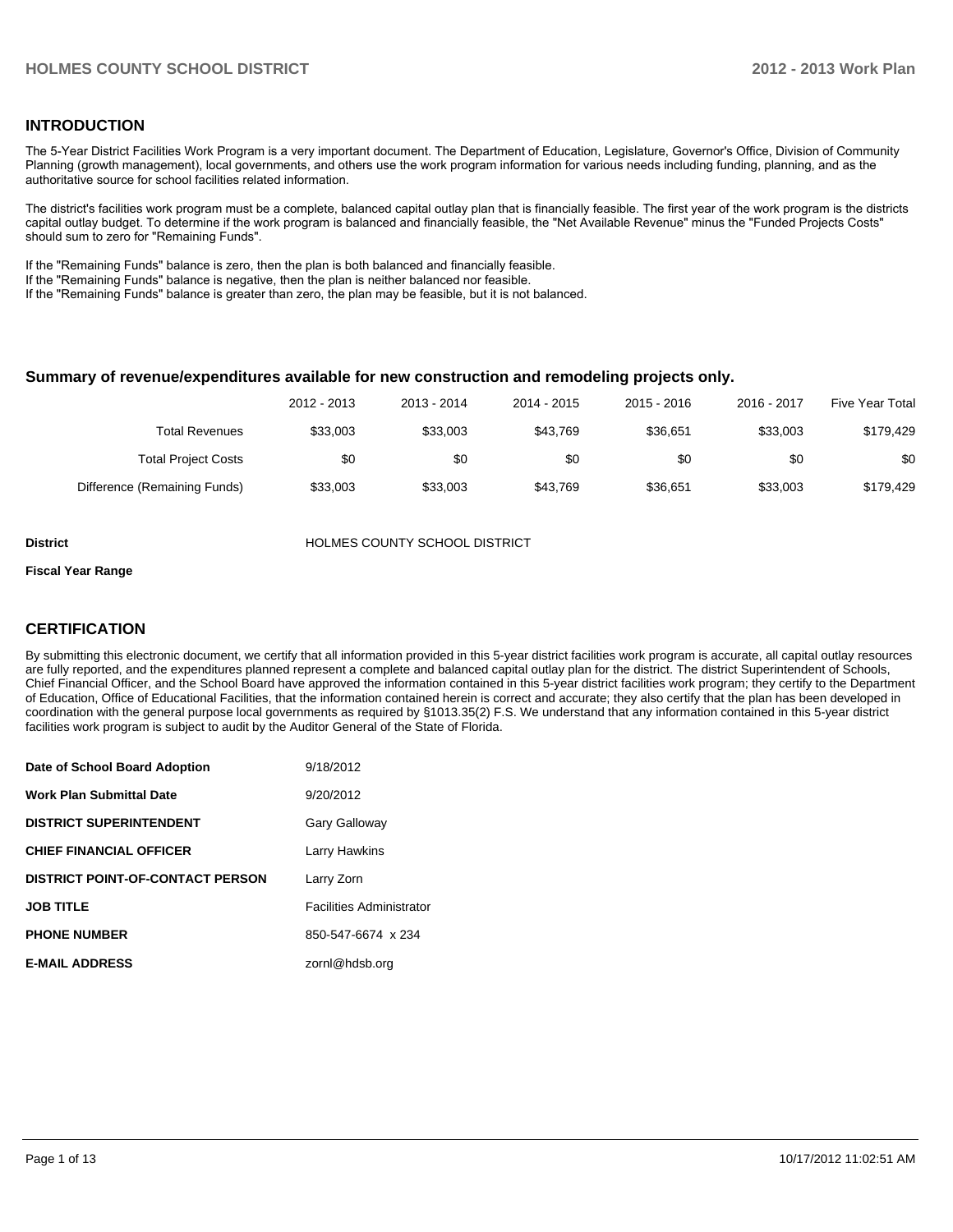# **Expenditures**

### **Expenditure for Maintenance, Repair and Renovation from 1.50-Mills and PECO**

Annually, prior to the adoption of the district school budget, each school board must prepare a tentative district facilities work program that includes a schedule of major repair and renovation projects necessary to maintain the educational and ancillary facilities of the district.

| Item                                                                                                                                                                                                                                                                                              | 2012 - 2013<br><b>Actual Budget</b> | 2013 - 2014<br>Projected | 2014 - 2015<br>Projected | 2015 - 2016<br>Projected | 2016 - 2017<br>Projected | <b>Total</b> |
|---------------------------------------------------------------------------------------------------------------------------------------------------------------------------------------------------------------------------------------------------------------------------------------------------|-------------------------------------|--------------------------|--------------------------|--------------------------|--------------------------|--------------|
| <b>HVAC</b>                                                                                                                                                                                                                                                                                       | \$0                                 | \$0                      | \$0                      | \$0                      | \$0                      | \$0          |
| Locations: No Locations for this expenditure.                                                                                                                                                                                                                                                     |                                     |                          |                          |                          |                          |              |
| Flooring                                                                                                                                                                                                                                                                                          | \$0                                 | \$0                      | \$0                      | \$0                      | \$0                      | \$0          |
| Locations: No Locations for this expenditure.                                                                                                                                                                                                                                                     |                                     |                          |                          |                          |                          |              |
| Roofing                                                                                                                                                                                                                                                                                           | \$0                                 | \$0                      | \$0                      | \$0                      | \$0                      | \$0          |
| Locations: No Locations for this expenditure.                                                                                                                                                                                                                                                     |                                     |                          |                          |                          |                          |              |
| Safety to Life                                                                                                                                                                                                                                                                                    | \$0                                 | \$0                      | \$0                      | \$0                      | \$0                      | \$0          |
| Locations:<br>No Locations for this expenditure.                                                                                                                                                                                                                                                  |                                     |                          |                          |                          |                          |              |
| Fencing                                                                                                                                                                                                                                                                                           | \$0                                 | \$0                      | \$0                      | \$0                      | \$0                      | \$0          |
| Locations: No Locations for this expenditure.                                                                                                                                                                                                                                                     |                                     |                          |                          |                          |                          |              |
| Parking                                                                                                                                                                                                                                                                                           | \$0                                 | \$0                      | \$0                      | \$0                      | \$0                      | \$0          |
| Locations: No Locations for this expenditure.                                                                                                                                                                                                                                                     |                                     |                          |                          |                          |                          |              |
| Electrical                                                                                                                                                                                                                                                                                        | \$0                                 | \$0                      | \$0                      | \$0                      | \$0                      | \$0          |
| Locations: No Locations for this expenditure.                                                                                                                                                                                                                                                     |                                     |                          |                          |                          |                          |              |
| Fire Alarm                                                                                                                                                                                                                                                                                        | \$0                                 | \$0                      | \$0                      | \$0                      | \$0                      | \$0          |
| Locations: No Locations for this expenditure.                                                                                                                                                                                                                                                     |                                     |                          |                          |                          |                          |              |
| Telephone/Intercom System                                                                                                                                                                                                                                                                         | \$0                                 | \$0                      | \$0                      | \$0                      | \$0                      | \$0          |
| Locations: No Locations for this expenditure.                                                                                                                                                                                                                                                     |                                     |                          |                          |                          |                          |              |
| <b>Closed Circuit Television</b>                                                                                                                                                                                                                                                                  | \$0                                 | SO <sub>2</sub>          | \$0                      | \$0                      | \$0                      | \$0          |
| Locations: No Locations for this expenditure.                                                                                                                                                                                                                                                     |                                     |                          |                          |                          |                          |              |
| Paint                                                                                                                                                                                                                                                                                             | \$0                                 | \$0                      | \$0                      | \$0                      | \$0                      | \$0          |
| Locations: No Locations for this expenditure.                                                                                                                                                                                                                                                     |                                     |                          |                          |                          |                          |              |
| Maintenance/Repair                                                                                                                                                                                                                                                                                | \$0                                 | \$0                      | \$129,467                | \$151,763                | \$167,578                | \$448,808    |
| ALTERNATIVE EDUCATION SCHOOL, BETHLEHEM SCHOOL, BONIFAY ELEMENTARY, BONIFAY MIDDLE, BUS BARN, HOLMES<br>Locations:<br>SENIOR HIGH, HOLMES TRANSPORTATION OFFICE, PONCE DE LEON ELEMENTARY, PONCE DE LEON SENIOR HIGH, POPLAR<br>SPRINGS SENIOR HIGH, SUPERINTENDENT'S OFFICE, SUPERVISION OFFICES |                                     |                          |                          |                          |                          |              |
| <b>Sub Total:</b>                                                                                                                                                                                                                                                                                 | \$0                                 | \$0                      | \$129,467                | \$151,763                | \$167,578                | \$448,808    |

| <b>IPFCC</b><br>Expenditures<br>Maintenance | ሶስ<br>งบ | ሖ<br>JU. | $\sim$<br>$\cdots$<br>46,<br>. .<br>JDI∠ CO. | 700<br>$\mathbf{C}^{\mathbf{A}}$<br>ונטי<br>ــا 10- | 0.07570<br>516.<br>30 I D / | 000<br>rи<br>.644' |
|---------------------------------------------|----------|----------|----------------------------------------------|-----------------------------------------------------|-----------------------------|--------------------|
|---------------------------------------------|----------|----------|----------------------------------------------|-----------------------------------------------------|-----------------------------|--------------------|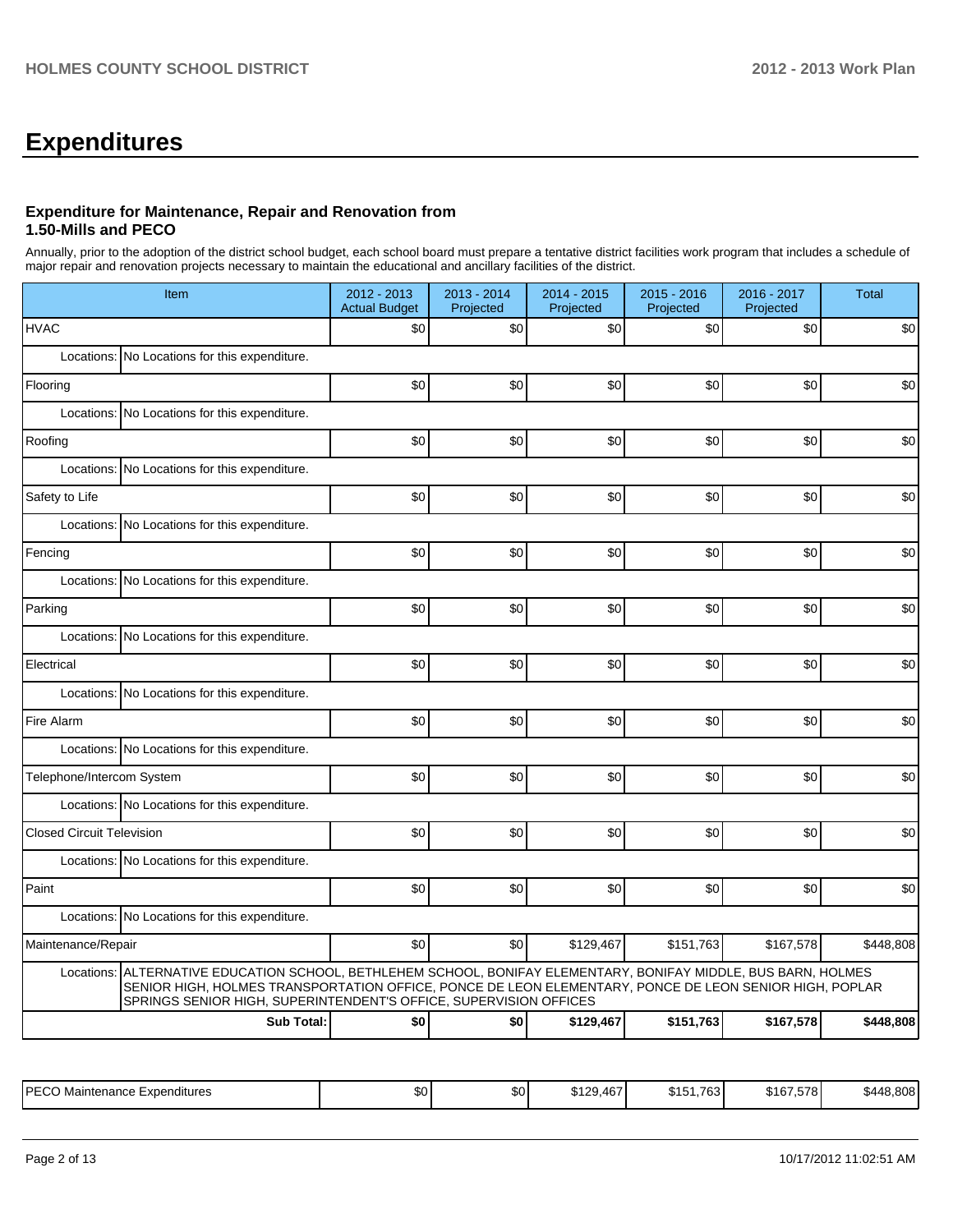| 1.50 Mill Sub Total: | æи | ж.<br>-DU | п.,<br>JU | w | an u |
|----------------------|----|-----------|-----------|---|------|

No items have been specified.

| $\sim$ $\sim$<br>Total: | \$0 | \$0 | \$129,467 | \$151.763 | \$167.578 | \$448.808 |
|-------------------------|-----|-----|-----------|-----------|-----------|-----------|
|                         |     |     |           |           |           |           |

### **Local 1.50 Mill Expenditure For Maintenance, Repair and Renovation**

Anticipated expenditures expected from local funding sources over the years covered by the current work plan.

| Item                                                         | 2012 - 2013<br><b>Actual Budget</b> | $2013 - 2014$<br>Projected | 2014 - 2015<br>Projected | $2015 - 2016$<br>Projected | 2016 - 2017<br>Projected | <b>Total</b> |
|--------------------------------------------------------------|-------------------------------------|----------------------------|--------------------------|----------------------------|--------------------------|--------------|
| Remaining Maint and Repair from 1.5 Mills                    | \$0                                 | \$0                        | \$0                      | \$0                        | \$0                      | \$0          |
| Maintenance/Repair Salaries                                  | \$0                                 | \$0                        | \$0                      | \$0                        | \$0                      | \$0          |
| <b>School Bus Purchases</b>                                  | \$0                                 | \$0                        | \$0                      | \$0                        | \$0                      | \$0          |
| <b>Other Vehicle Purchases</b>                               | \$0                                 | \$0                        | \$0                      | \$0                        | \$0                      | \$0          |
| Capital Outlay Equipment                                     | \$0                                 | \$0                        | \$0                      | \$0                        | \$0                      | \$0          |
| Rent/Lease Payments                                          | \$0                                 | \$0                        | \$0                      | \$0                        | \$0                      | \$0          |
| <b>COP Debt Service</b>                                      | \$0                                 | \$0                        | \$0                      | \$0                        | \$0                      | \$0          |
| Rent/Lease Relocatables                                      | \$0                                 | \$0                        | \$0                      | \$0                        | \$0                      | \$0          |
| <b>Environmental Problems</b>                                | \$0                                 | \$0                        | \$0                      | \$0                        | \$0                      | \$0          |
| s.1011.14 Debt Service                                       | \$0                                 | \$0                        | \$0                      | \$0                        | \$0                      | \$0          |
| Special Facilities Construction Account                      | \$0                                 | \$0                        | \$0                      | \$0                        | \$0                      | \$0          |
| Premiums for Property Casualty Insurance - 1011.71<br>(4a,b) | \$0                                 | \$0                        | \$0                      | \$0                        | \$0                      | \$0          |
| Qualified School Construction Bonds (QSCB)                   | \$0                                 | \$0                        | \$0                      | \$0                        | \$0                      | \$0          |
| Qualified Zone Academy Bonds (QZAB)                          | \$0                                 | \$0                        | \$0                      | \$0                        | \$0                      | \$0          |
| <b>Local Expenditure Totals:</b>                             | \$0                                 | \$0                        | \$0                      | \$0                        | \$0                      | \$0          |
| <b>Revenue</b>                                               |                                     |                            |                          |                            |                          |              |

### **1.50 Mill Revenue Source**

Schedule of Estimated Capital Outlay Revenue from each currently approved source which is estimated to be available for expenditures on the projects included in the tentative district facilities work program. All amounts are NET after considering carryover balances, interest earned, new COP's, 1011.14 and 1011.15 loans, etc. Districts cannot use 1.5-Mill funds for salaries except for those explicitly associated with maintenance/repair projects. (1011.71 (5), F.S.)

| Item                                                                              | Fund | $2012 - 2013$<br><b>Actual Value</b> | $2013 - 2014$<br>Projected | 2014 - 2015<br>Projected | $2015 - 2016$<br>Projected | $2016 - 2017$<br>Projected | Total           |
|-----------------------------------------------------------------------------------|------|--------------------------------------|----------------------------|--------------------------|----------------------------|----------------------------|-----------------|
| $(1)$ Non-exempt property<br>lassessed valuation                                  |      | \$460,575,011                        | \$471.813.119              | \$487,361,453            | \$507.048.483              | \$531.914.696              | \$2,458,712,762 |
| $(2)$ The Millege projected for<br>discretionary capital outlay per<br>ls.1011.71 |      | 0.00                                 | 0.001                      | 0.00                     | 0.00                       | 0.00 <sub>l</sub>          |                 |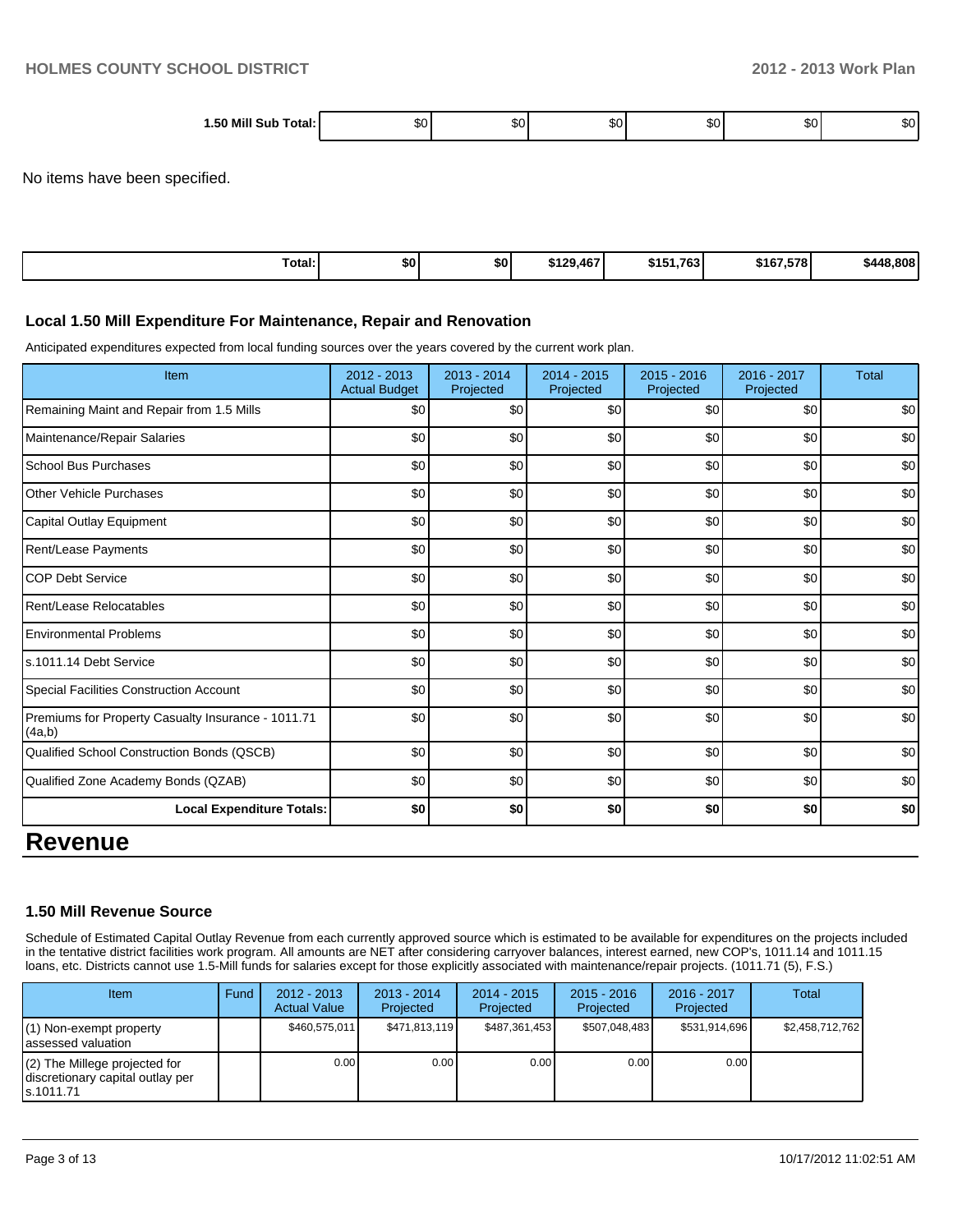| $(3)$ Full value of the 1.50-Mill<br>discretionary capital outlay per<br>ls.1011.71 |       | \$773.766 | \$792.646 | \$818.767 | \$851.841 | \$893,617 | \$4,130,637      |
|-------------------------------------------------------------------------------------|-------|-----------|-----------|-----------|-----------|-----------|------------------|
| $(4)$ Value of the portion of the 1.50<br>l-Mill ACTUALLY levied                    | 370 l | \$O I     | \$0       | \$0       | ا 30      | \$0       | \$0 <sub>1</sub> |
| $(5)$ Difference of lines $(3)$ and $(4)$                                           |       | \$773.766 | \$792.646 | \$818.767 | \$851.841 | \$893.617 | \$4,130,637      |

# **PECO Revenue Source**

The figure in the row designated "PECO Maintenance" will be subtracted from funds available for new construction because PECO maintenance dollars cannot be used for new construction.

| Item                                  | Fund             | $2012 - 2013$<br><b>Actual Budget</b> | $2013 - 2014$<br>Projected | $2014 - 2015$<br>Projected | $2015 - 2016$<br>Projected | 2016 - 2017<br>Projected | Total     |
|---------------------------------------|------------------|---------------------------------------|----------------------------|----------------------------|----------------------------|--------------------------|-----------|
| <b>IPECO New Construction</b>         | 340 <sup>l</sup> | \$0 <sub>l</sub>                      | \$0 <sub>1</sub>           | \$10.766                   | \$3,648                    | \$0                      | \$14,414  |
| <b>IPECO Maintenance Expenditures</b> |                  | \$0 <sub>1</sub>                      | \$0 <sub>1</sub>           | \$129.467                  | \$151.763                  | \$167.578                | \$448,808 |
|                                       |                  | \$0                                   | \$0                        | \$140.233                  | \$155.411                  | \$167.578                | \$463,222 |

### **CO & DS Revenue Source**

Revenue from Capital Outlay and Debt Service funds.

| <b>Item</b>                                        | Fund             | $2012 - 2013$<br><b>Actual Budget</b> | $2013 - 2014$<br>Projected | 2014 - 2015<br>Projected | $2015 - 2016$<br>Projected | 2016 - 2017<br>Projected | Total     |
|----------------------------------------------------|------------------|---------------------------------------|----------------------------|--------------------------|----------------------------|--------------------------|-----------|
| ICO & DS Cash Flow-through<br><b>I</b> Distributed | 360 <sup>I</sup> | \$31,768                              | \$31,768                   | \$31.768                 | \$31,768                   | \$31,768                 | \$158,840 |
| ICO & DS Interest on<br>Undistributed CO           | 360              | \$1,235                               | \$1,235                    | \$1,235                  | \$1.235                    | \$1,235                  | \$6,175   |
|                                                    |                  | \$33,003                              | \$33,003                   | \$33,003                 | \$33,003                   | \$33.003                 | \$165,015 |

### **Fair Share Revenue Source**

All legally binding commitments for proportionate fair-share mitigation for impacts on public school facilities must be included in the 5-year district work program.

Nothing reported for this section.

### **Sales Surtax Referendum**

Specific information about any referendum for a 1-cent or ½-cent surtax referendum during the previous year.

**Did the school district hold a surtax referendum during the past fiscal year 2011 - 2012?**

No

### **Additional Revenue Source**

Any additional revenue sources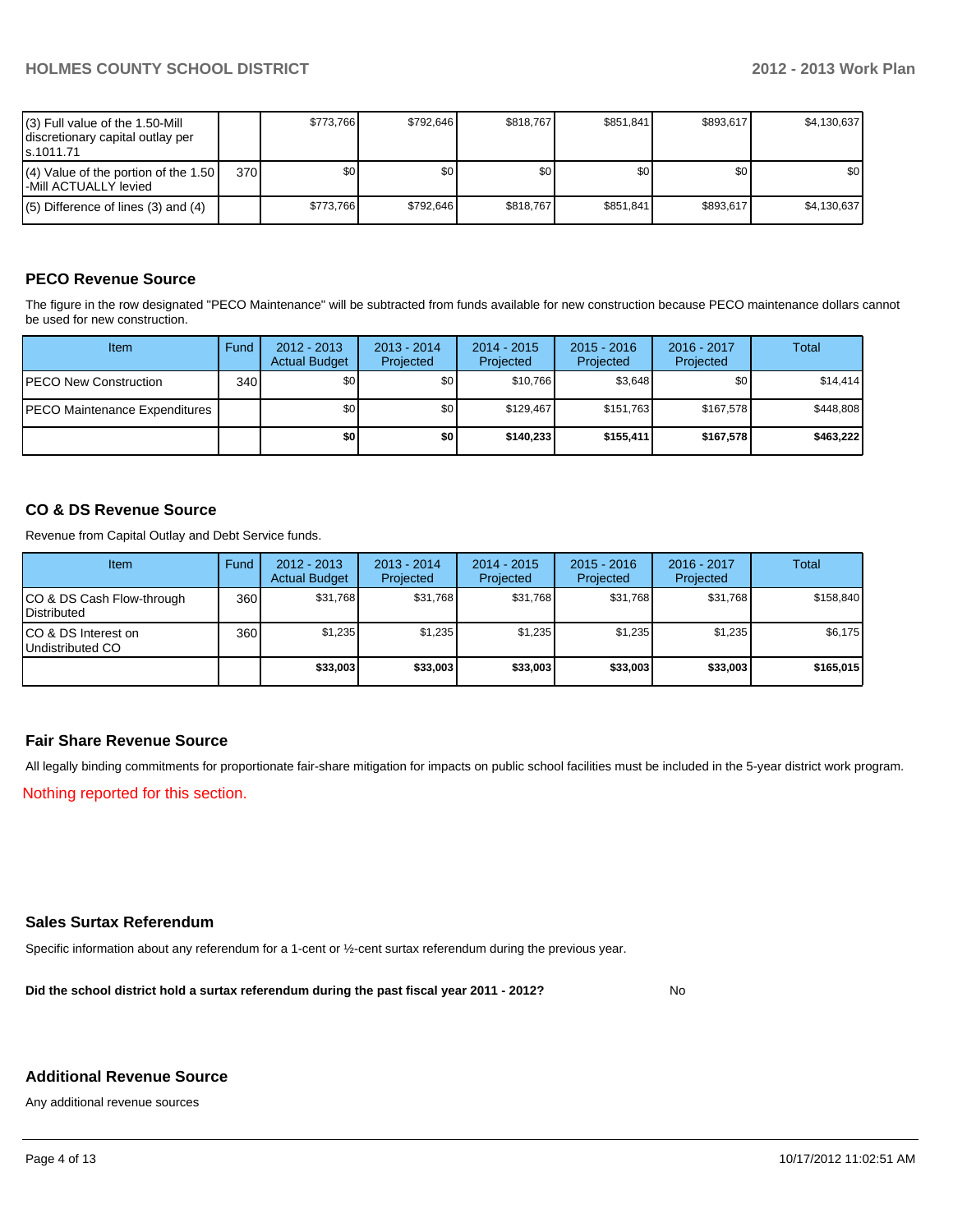# **HOLMES COUNTY SCHOOL DISTRICT 2012 - 2013 Work Plan**

| Item                                                                                                                      | 2012 - 2013<br><b>Actual Value</b> | 2013 - 2014<br>Projected | 2014 - 2015<br>Projected | 2015 - 2016<br>Projected | 2016 - 2017<br>Projected | <b>Total</b> |
|---------------------------------------------------------------------------------------------------------------------------|------------------------------------|--------------------------|--------------------------|--------------------------|--------------------------|--------------|
| Proceeds from a s.1011.14/15 F.S. Loans                                                                                   | \$0                                | \$0                      | \$0                      | \$0                      | \$0                      | \$0          |
| District Bonds - Voted local bond<br>referendum proceeds per s.9, Art VII<br><b>State Constitution</b>                    | \$0                                | \$0                      | \$0                      | \$0                      | \$0                      | \$0          |
| Proceeds from Special Act Bonds                                                                                           | \$0                                | \$0                      | \$0                      | \$0                      | \$0                      | \$0          |
| Estimated Revenue from CO & DS Bond<br>Sale                                                                               | \$0                                | \$0                      | \$0                      | \$0                      | \$0                      | \$0          |
| Proceeds from Voted Capital<br>Improvements millage                                                                       | \$0                                | \$0                      | \$0                      | \$0                      | \$0                      | \$0          |
| Other Revenue for Other Capital Projects                                                                                  | \$0                                | \$0                      | \$0                      | \$0                      | \$0                      | \$0          |
| Proceeds from 1/2 cent sales surtax<br>authorized by school board                                                         | \$0                                | \$0                      | \$0                      | \$0                      | \$0                      | \$0          |
| Proceeds from local governmental<br>infrastructure sales surtax                                                           | \$0                                | \$0                      | \$0                      | \$0                      | \$0                      | \$0          |
| Proceeds from Certificates of<br>Participation (COP's) Sale                                                               | \$0                                | \$0                      | \$0                      | \$0                      | \$0                      | \$0          |
| Classrooms First Bond proceeds amount<br>authorized in FY 1997-98                                                         | \$0                                | \$0                      | \$0                      | \$0                      | \$0                      | \$0          |
| <b>Classrooms for Kids</b>                                                                                                | \$0                                | \$0                      | \$0                      | \$0                      | \$0                      | \$0          |
| <b>District Equity Recognition</b>                                                                                        | \$0                                | \$0                      | \$0                      | \$0                      | \$0                      | \$0          |
| <b>Federal Grants</b>                                                                                                     | \$0                                | \$0                      | \$0                      | \$0                      | \$0                      | \$0          |
| Proportionate share mitigation (actual<br>cash revenue only, not in kind donations)                                       | \$0                                | \$0                      | \$0                      | \$0                      | \$0                      | \$0          |
| Impact fees received                                                                                                      | \$0                                | \$0                      | \$0                      | \$0                      | \$0                      | \$0          |
| Private donations                                                                                                         | \$0                                | \$0                      | \$0                      | \$0                      | \$0                      | \$0          |
| Grants from local governments or not-for-<br>profit organizations                                                         | \$0                                | \$0                      | \$0                      | \$0                      | \$0                      | \$0          |
| Interest, Including Profit On Investment                                                                                  | \$0                                | \$0                      | \$0                      | \$0                      | \$0                      | \$0          |
| Revenue from Bonds pledging proceeds<br>from 1 cent or 1/2 cent Sales Surtax                                              | \$0                                | \$0                      | \$0                      | \$0                      | \$0                      | \$0          |
| <b>Total Fund Balance Carried Forward</b>                                                                                 | \$0                                | \$0                      | \$0                      | \$0                      | \$0                      | \$0          |
| General Capital Outlay Obligated Fund<br><b>Balance Carried Forward From Total</b><br><b>Fund Balance Carried Forward</b> | \$0                                | \$0                      | \$0                      | \$0                      | \$0                      | \$0          |
| Special Facilities Construction Account                                                                                   | \$0                                | \$0                      | \$0                      | \$0                      | \$0                      | \$0          |
| One Cent - 1/2 Cent Sales Surtax Debt<br>Service From Total Fund Balance Carried<br>Forward                               | \$0                                | \$0                      | \$0                      | \$0                      | \$0                      | \$0          |
| Capital Outlay Projects Funds Balance<br>Carried Forward From Total Fund<br><b>Balance Carried Forward</b>                | \$0                                | \$0                      | \$0                      | \$0                      | \$0                      | \$0          |
| <b>Subtotal</b>                                                                                                           | \$0                                | \$0                      | \$0                      | \$0                      | \$0                      | $$0\,$       |

# **Total Revenue Summary**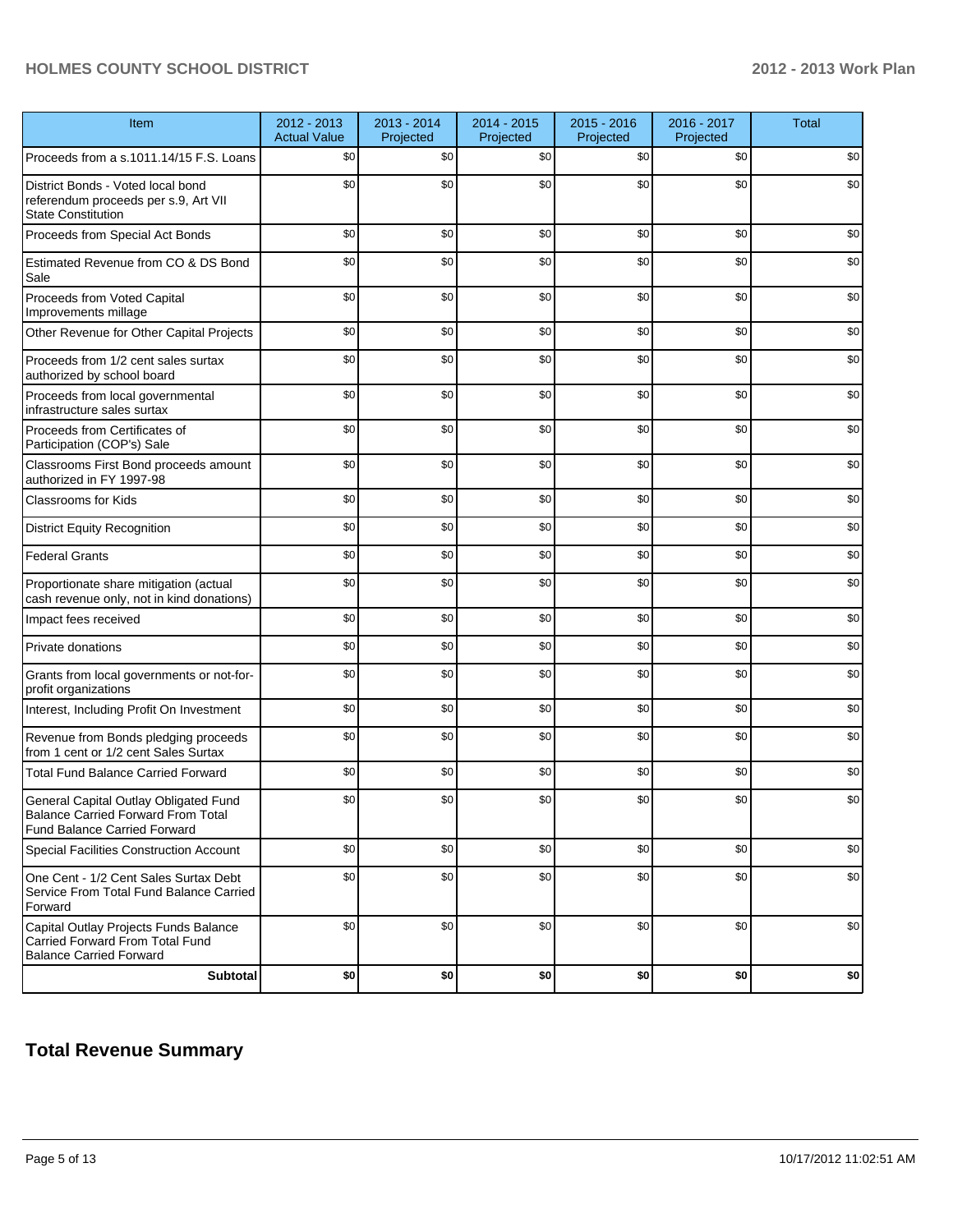# **HOLMES COUNTY SCHOOL DISTRICT 2012 - 2013 Work Plan**

| <b>Item Name</b>                                           | $2012 - 2013$<br><b>Budget</b> | $2013 - 2014$<br>Projected | 2014 - 2015<br>Projected | $2015 - 2016$<br>Projected | 2016 - 2017<br>Projected | <b>Five Year Total</b> |
|------------------------------------------------------------|--------------------------------|----------------------------|--------------------------|----------------------------|--------------------------|------------------------|
| Local 1.5 Mill Discretionary Capital Outlay<br>Revenue     | \$0                            | \$0                        | \$0                      | \$0                        | \$0                      | \$0                    |
| PECO and 1.5 Mill Maint and Other 1.5<br>Mill Expenditures | \$0                            | \$0                        | \$0                      | \$0                        | \$0                      | \$0                    |
| IPECO Maintenance Revenue                                  | \$0                            | \$0                        | \$129.467                | \$151.763                  | \$167,578                | \$448,808              |
| Available 1.50 Mill for New<br><b>Construction</b>         | \$0                            | \$0                        | \$0                      | \$0                        | \$0                      | \$0                    |

| <b>Item Name</b>                      | 2012 - 2013<br><b>Budget</b> | $2013 - 2014$<br>Projected | $2014 - 2015$<br>Projected | $2015 - 2016$<br>Projected | 2016 - 2017<br>Projected | <b>Five Year Total</b> |
|---------------------------------------|------------------------------|----------------------------|----------------------------|----------------------------|--------------------------|------------------------|
| ICO & DS Revenue                      | \$33,003                     | \$33,003                   | \$33,003                   | \$33,003                   | \$33,003                 | \$165,015              |
| <b>IPECO New Construction Revenue</b> | \$0 <sub>1</sub>             | \$0                        | \$10,766                   | \$3,648                    | \$0                      | \$14,414               |
| IOther/Additional Revenue             | \$0                          | \$0                        | \$0                        | \$0                        | \$0                      | \$0 <sub>1</sub>       |
| <b>Total Additional Revenuel</b>      | \$33,003                     | \$33,003                   | \$43,769                   | \$36,651                   | \$33,003                 | \$179,429              |
| <b>Total Available Revenue</b>        | \$33,003                     | \$33,003                   | \$43.769                   | \$36,651                   | \$33,003                 | \$179,429              |

# **Tracking**

# **Capacity Tracking**

| Location                            | $2012 -$<br>2013 Satis.<br>Stu. Sta. | Actual<br>$2012 -$<br><b>2013 FISH</b><br>Capacity | Actual<br>$2011 -$<br>2012<br><b>COFTE</b> | # Class<br><b>Rooms</b> | Actual<br>Average<br>$2012 -$<br>2013 Class<br><b>Size</b> | Actual<br>$2012 -$<br>2013<br><b>Utilization</b> | <b>New</b><br>Stu.<br>Capacity | <b>New</b><br>Rooms to<br>be<br>Added/Re<br>moved | Projected<br>$2016 -$<br>2017<br><b>COFTE</b> | Projected<br>$2016 -$<br>2017<br><b>Utilization</b> | Projected<br>$2016 -$<br>2017 Class<br><b>Size</b> |
|-------------------------------------|--------------------------------------|----------------------------------------------------|--------------------------------------------|-------------------------|------------------------------------------------------------|--------------------------------------------------|--------------------------------|---------------------------------------------------|-----------------------------------------------|-----------------------------------------------------|----------------------------------------------------|
| IBONIFAY MIDDLE                     | 768                                  | 691                                                | 539                                        | 32                      | 17                                                         | 78.00 %                                          | $\Omega$                       | ∩                                                 | 500                                           | 72.00 %                                             | 16                                                 |
| IPOPLAR SPRINGS<br>ISENIOR HIGH     | 515                                  | 463                                                | 339                                        | 24                      | 14                                                         | 73.00 %                                          | $\Omega$                       | $\Omega$                                          | 321                                           | 69.00 %                                             | 13                                                 |
| IBETHLEHEM SCHOOL                   | 873                                  | 785                                                | 482                                        | 42                      | 11                                                         | 61.00 %                                          | $\Omega$                       | $\Omega$                                          | 470                                           | 60.00 %                                             | 11                                                 |
| IPONCE DE LEON<br>ISENIOR HIGH      | 568                                  | 511                                                | 349                                        | 23                      | 15 <sup>1</sup>                                            | 68.00 %                                          | $\Omega$                       | $\Omega$                                          | 340l                                          | 67.00 %                                             | 15                                                 |
| IPONCE DE LEON<br>IELEMENTARY       | 416                                  | 416                                                | 320                                        | 22                      | 15 <sup>1</sup>                                            | 77.00 %                                          | $\Omega$                       | $\Omega$                                          | 320                                           | 77.00 %                                             | 15                                                 |
| <b>BONIFAY ELEMENTARY</b>           | 812                                  | 812                                                | 711                                        | 44                      | 16                                                         | 88.00 %                                          | $\Omega$                       | $\Omega$                                          | 694                                           | 85.00 %                                             | 16                                                 |
| HOLMES SENIOR HIGH                  | 759                                  | 607                                                | 435                                        | 34                      | 13 <sup>1</sup>                                            | 72.00 %                                          | $\Omega$                       | $\Omega$                                          | 425                                           | 70.00 %                                             | 13                                                 |
| IPONCE DE LEON<br>SENIOR HIGH (OLD) | 30                                   | $\Omega$                                           | $\Omega$                                   | 1                       | $\Omega$                                                   | 0.00 %                                           | $\Omega$                       | $\Omega$                                          | $\Omega$                                      | 0.00%                                               | $\mathbf 0$                                        |
|                                     | 4,741                                | 4,285                                              | 3,175                                      | 222                     | 14                                                         | 74.10 %                                          | ŋ                              | 0                                                 | 3,070                                         | 71.65 %                                             | 14                                                 |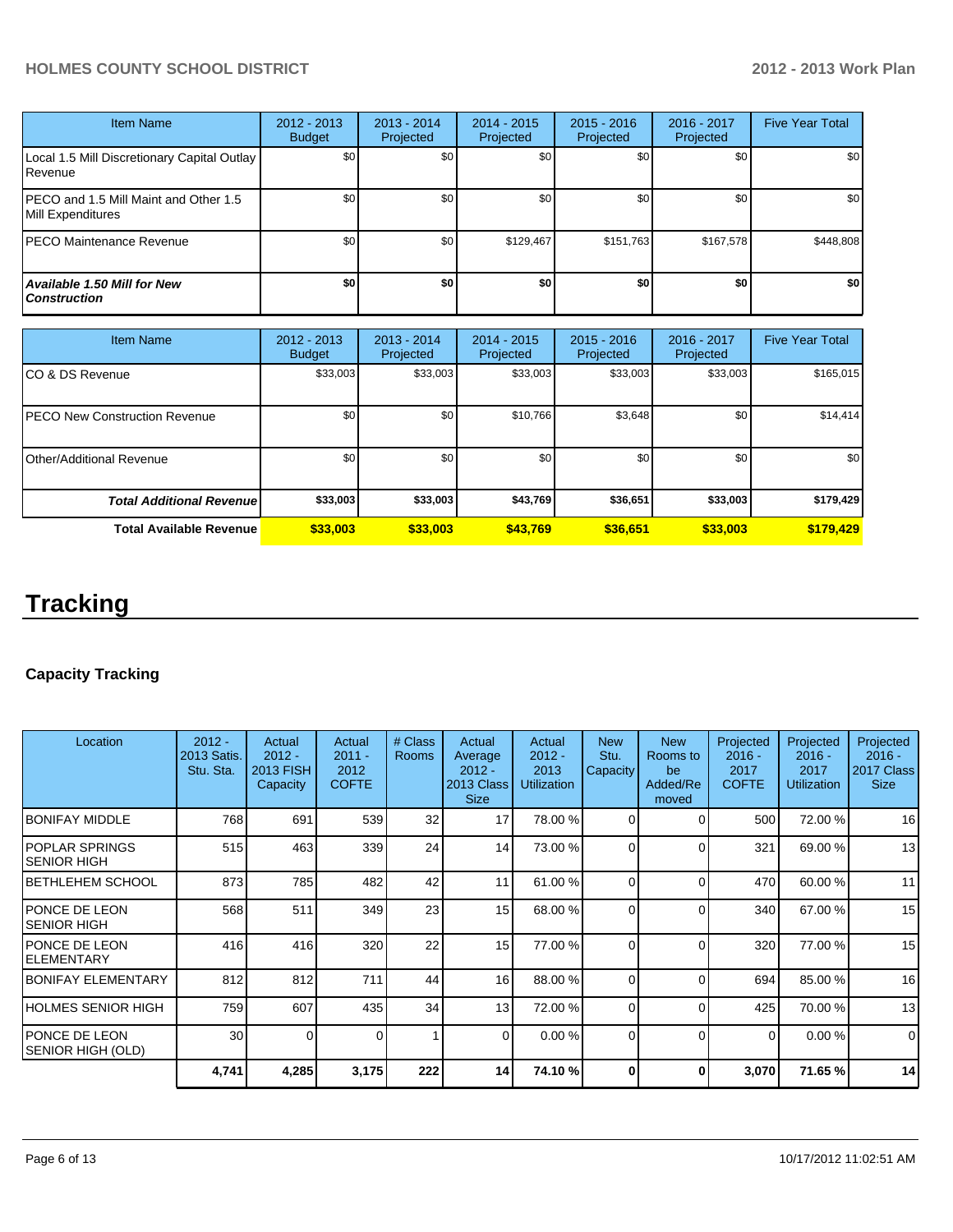The COFTE Projected Total (3,070) for 2016 - 2017 must match the Official Forecasted COFTE Total (3,069 ) for 2016 - 2017 before this section can be completed. In the event that the COFTE Projected Total does not match the Official forecasted COFTE, then the Balanced Projected COFTE Table should be used to balance COFTE.

|                                 | 3,069 |
|---------------------------------|-------|
| High (9-12)                     | 792   |
| Middle (4-8)                    | 1,229 |
| Elementary (PK-3)               | 1,049 |
| Projected COFTE for 2016 - 2017 |       |

| <b>Grade Level Type</b> | <b>Balanced Projected</b><br>COFTE for 2016 - 2017 |
|-------------------------|----------------------------------------------------|
| Elementary (PK-3)       |                                                    |
| Middle $(4-8)$          |                                                    |
| High (9-12)             |                                                    |
|                         | 3,070                                              |

### **Relocatable Replacement**

Number of relocatable classrooms clearly identified and scheduled for replacement in the school board adopted financially feasible 5-year district work program.

| Location                        | $2012 - 2013$ | 2013 - 2014 | $2014 - 2015$ | 2015 - 2016 | $2016 - 2017$ | Year 5 Total |
|---------------------------------|---------------|-------------|---------------|-------------|---------------|--------------|
| Total Relocatable Replacements: |               |             |               |             |               |              |

### **Charter Schools Tracking**

Information regarding the use of charter schools.

Nothing reported for this section.

### **Special Purpose Classrooms Tracking**

The number of classrooms that will be used for certain special purposes in the current year, by facility and type of classroom, that the district will, 1), not use for educational purposes, and 2), the co-teaching classrooms that are not open plan classrooms and will be used for educational purposes.

| School | <b>School Type</b>                     | $\#$ of Elementary<br>K-3 Classrooms | # of Middle 4-8<br><b>Classrooms</b> | # of High $9-12$<br><b>Classrooms</b> | # of $ESE$<br><b>Classrooms</b> | # of Combo<br><b>Classrooms</b> | Total<br><b>Classrooms</b> |
|--------|----------------------------------------|--------------------------------------|--------------------------------------|---------------------------------------|---------------------------------|---------------------------------|----------------------------|
|        | <b>Total Educational Classrooms: I</b> |                                      |                                      |                                       |                                 |                                 | 01                         |
| School | <b>School Type</b>                     | # of Elementary<br>K-3 Classrooms    | # of Middle 4-8<br><b>Classrooms</b> | # of High $9-12$<br><b>Classrooms</b> | # of $ESE$<br><b>Classrooms</b> | # of Combo<br>Classrooms        | Total<br>Classrooms        |
|        | <b>Total Co-Teaching Classrooms:</b>   |                                      |                                      |                                       |                                 |                                 | 0                          |

### **Infrastructure Tracking**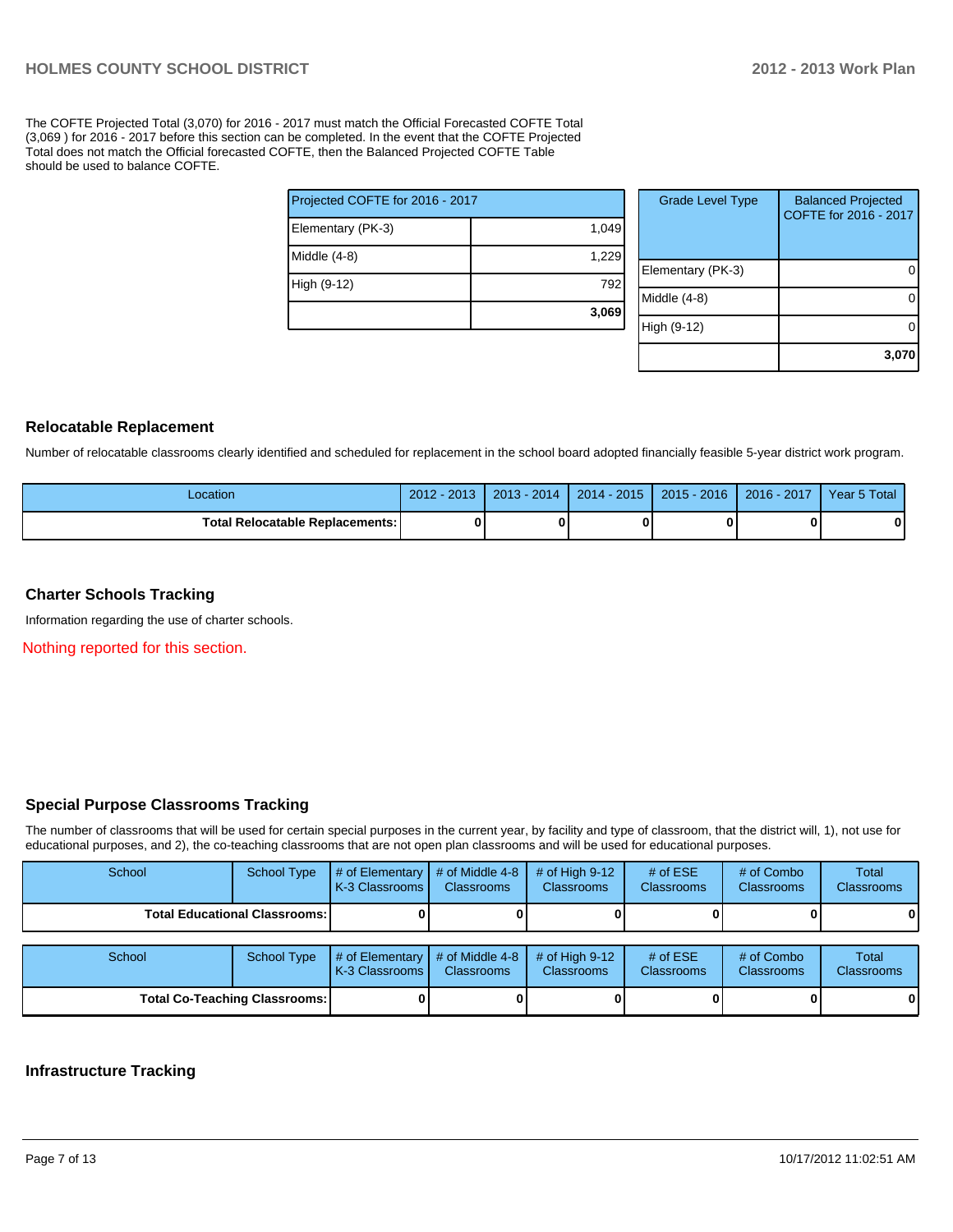**Necessary offsite infrastructure requirements resulting from expansions or new schools. This section should include infrastructure information related to capacity project schedules and other project schedules (Section 4).**

Not Specified

**Proposed location of planned facilities, whether those locations are consistent with the comprehensive plans of all affected local governments, and recommendations for infrastructure and other improvements to land adjacent to existing facilities. Provisions of 1013.33(12), (13) and (14) and 1013.36 must be addressed for new facilities planned within the 1st three years of the plan (Section 5).**

Not Specified

**Consistent with Comp Plan?** No

### **Net New Classrooms**

The number of classrooms, by grade level and type of construction, that were added during the last fiscal year.

| List the net new classrooms added in the 2011 - 2012 fiscal year.                                                                                       |                                     |                            |                                |                        | year.                         |                            | List the net new classrooms to be added in the 2012 - 2013 fiscal      |                        |
|---------------------------------------------------------------------------------------------------------------------------------------------------------|-------------------------------------|----------------------------|--------------------------------|------------------------|-------------------------------|----------------------------|------------------------------------------------------------------------|------------------------|
| "Classrooms" is defined as capacity carrying classrooms that are added to increase<br>capacity to enable the district to meet the Class Size Amendment. |                                     |                            |                                |                        |                               |                            | Totals for fiscal year 2012 - 2013 should match totals in Section 15A. |                        |
| Location                                                                                                                                                | $2011 - 2012$ #<br><b>Permanent</b> | $2011 - 2012$ #<br>Modular | $2011 - 2012$ #<br>Relocatable | $2011 - 2012$<br>Total | $2012 - 2013 \#$<br>Permanent | $2012 - 2013$ #<br>Modular | $2012 - 2013 \#$<br><b>Relocatable</b>                                 | $2012 - 2013$<br>Total |
| Elementary (PK-3)                                                                                                                                       |                                     |                            |                                |                        |                               |                            |                                                                        |                        |
| Middle (4-8)                                                                                                                                            |                                     |                            |                                |                        |                               |                            |                                                                        |                        |
| High (9-12)                                                                                                                                             |                                     |                            |                                |                        |                               |                            |                                                                        |                        |
|                                                                                                                                                         |                                     |                            |                                |                        |                               |                            |                                                                        | 0                      |

### **Relocatable Student Stations**

Number of students that will be educated in relocatable units, by school, in the current year, and the projected number of students for each of the years in the workplan.

| <b>Site</b>                       | $2012 - 2013$ | $2013 - 2014$ | $2014 - 2015$ | $2015 - 2016$ | 2016 - 2017 | 5 Year Average |
|-----------------------------------|---------------|---------------|---------------|---------------|-------------|----------------|
| <b>IBONIFAY MIDDLE</b>            |               | 44            | 44            | 44            | 44          | 35             |
| <b>POPLAR SPRINGS SENIOR HIGH</b> |               |               |               |               |             | $\Omega$       |
| <b>IBETHLEHEM SCHOOL</b>          |               |               |               |               |             | $\Omega$       |
| <b>IPONCE DE LEON SENIOR HIGH</b> |               |               |               |               |             |                |
| <b>IPONCE DE LEON ELEMENTARY</b>  | 62            | 72            | 72            | 72            | 72          | 70             |
| <b>IBONIFAY ELEMENTARY</b>        | 46            | 70            | 70            | 70            | 70          | 65             |
| <b>IHOLMES SENIOR HIGH</b>        |               |               |               |               |             | $\Omega$       |
| PONCE DE LEON SENIOR HIGH (OLD)   |               |               |               |               |             | $\Omega$       |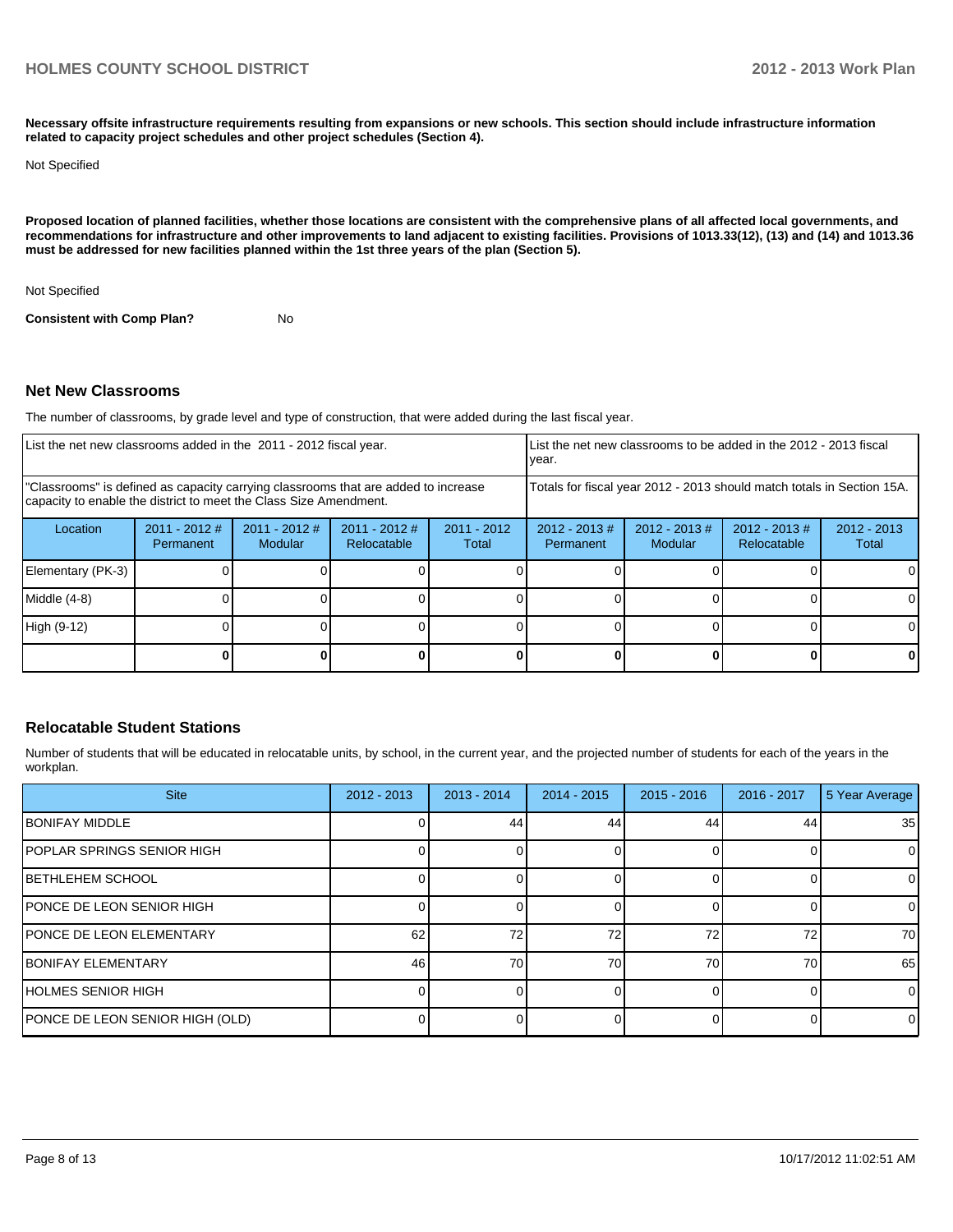# **HOLMES COUNTY SCHOOL DISTRICT 2012 - 2013 Work Plan**

| Totals for HOLMES COUNTY SCHOOL DISTRICT          |       |       |       |       |       |       |
|---------------------------------------------------|-------|-------|-------|-------|-------|-------|
| Total students in relocatables by year.           | 108   | 186   | 186   | 186   | 186 I | 170   |
| Total number of COFTE students projected by year. | 3,132 | 3,087 | 3,093 | 3,072 | 3,069 | 3,091 |
| Percent in relocatables by year.                  | 3 % I | 6%    | 6%    | 6 % l | 6 % l | 6 %   |

# **Leased Facilities Tracking**

Exising leased facilities and plans for the acquisition of leased facilities, including the number of classrooms and student stations, as reported in the educational plant survey, that are planned in that location at the end of the five year workplan.

| Location                          | # of Leased<br>Classrooms 2012 -<br>2013 | <b>FISH Student</b><br><b>Stations</b> | Owner | # of Leased<br>Classrooms 2016 -<br>2017 | <b>FISH Student</b><br><b>Stations</b> |
|-----------------------------------|------------------------------------------|----------------------------------------|-------|------------------------------------------|----------------------------------------|
| <b>BONIFAY MIDDLE</b>             |                                          | 44                                     |       |                                          | ΟI                                     |
| <b>POPLAR SPRINGS SENIOR HIGH</b> |                                          |                                        |       |                                          | $\Omega$                               |
| <b>IBETHLEHEM SCHOOL</b>          |                                          |                                        |       | Ω                                        | 01                                     |
| <b>PONCE DE LEON SENIOR HIGH</b>  |                                          |                                        |       |                                          | $\Omega$                               |
| <b>PONCE DE LEON ELEMENTARY</b>   |                                          | 22                                     |       |                                          | 01                                     |
| <b>IBONIFAY ELEMENTARY</b>        |                                          |                                        |       |                                          | $\Omega$                               |
| <b>IHOLMES SENIOR HIGH</b>        |                                          | 25                                     |       |                                          | 01                                     |
| PONCE DE LEON SENIOR HIGH (OLD)   |                                          |                                        |       |                                          | 01                                     |
|                                   |                                          | 91                                     |       |                                          | 0                                      |

# **Failed Standard Relocatable Tracking**

Relocatable units currently reported by school, from FISH, and the number of relocatable units identified as 'Failed Standards'.

Nothing reported for this section.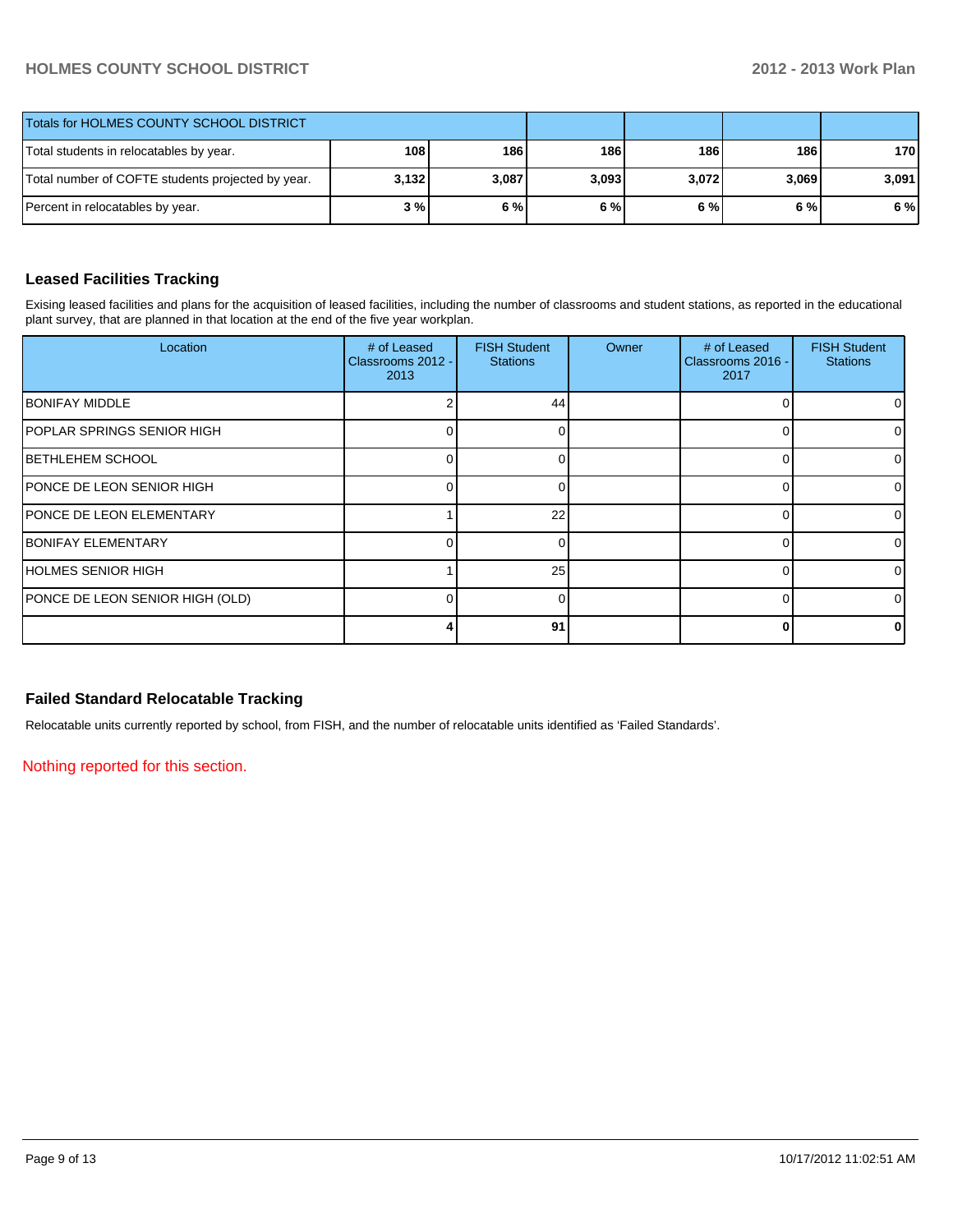Five Year Survey - Ten Year Capacity **10/17/2012** HOLMES COUNTY SCHOOL DISTRICT

**Schedule of capital outlay projects projected to ensure the availability of satisfactory student stations for the projected student enrollment in K - 12 programs for the future 5 years beyond the 5-year district facilities work program.**

No items meet the criteria.

Five Year Survey - Ten Year Infrastructure **10/17/2012** HOLMES COUNTY SCHOOL DISTRICT

**Proposed Location of Planned New, Remodeled, or New Additions to Facilities in 6 thru 10 out years (Section 28).**

Not Specified

**Plans for closure of any school, including plans for disposition of the facility or usage of facility space, and anticipated revenues in the 6 thru 10 out years (Section 29).**

Not Specified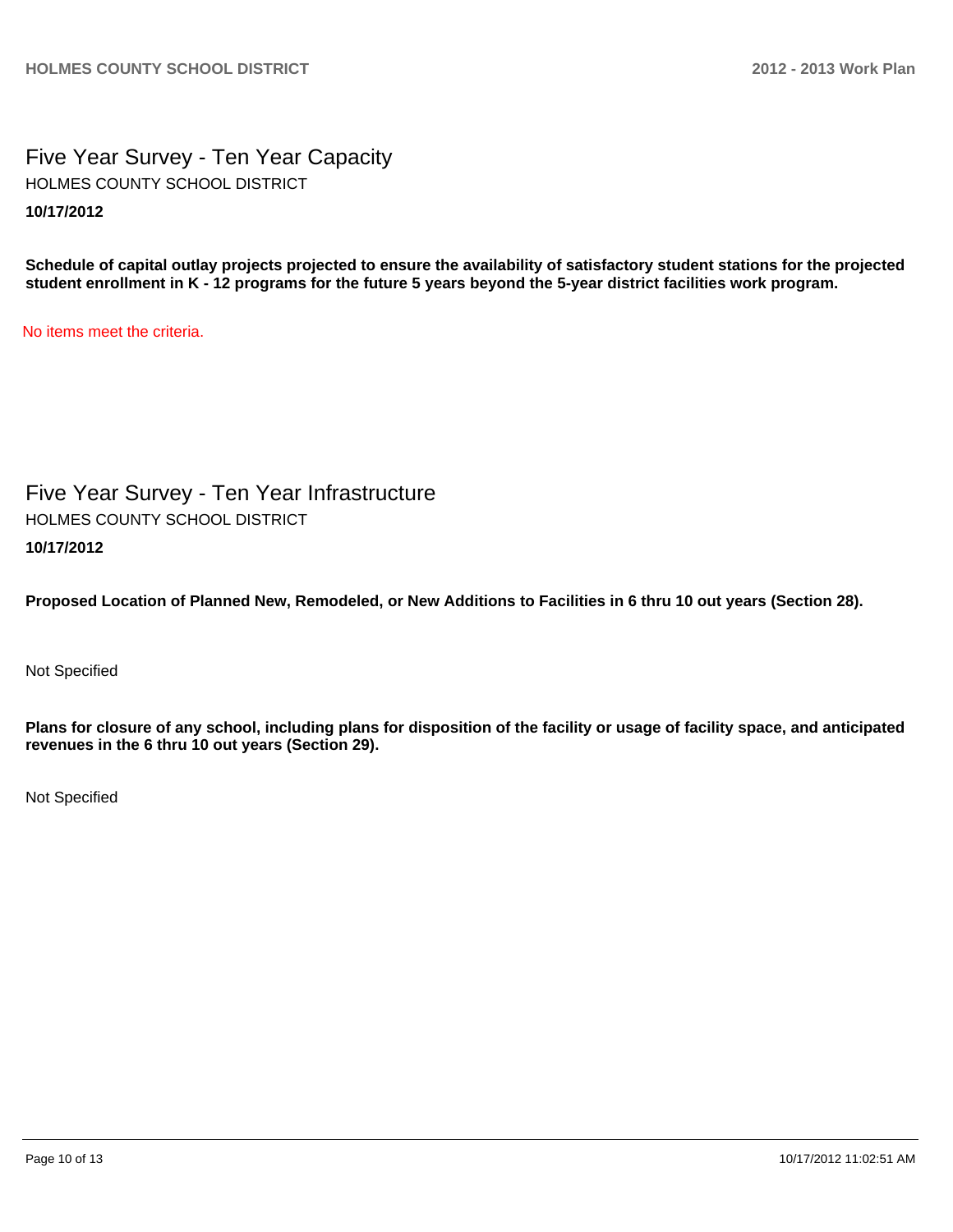Five Year Survey - Ten Year Maintenance **10/17/2012** HOLMES COUNTY SCHOOL DISTRICT

**District projects and locations regarding the projected need for major renovation, repair, and maintenance projects within the district in years 6 - 10 beyond the projects plans detailed in the five years covered by the work plan.**

No items match the criteria.

Five Year Survey - Ten Year Utilization HOLMES COUNTY SCHOOL DISTRICT

**10/17/2012**

**Schedule of planned capital outlay projects identifying the standard grade groupings, capacities, and planned utilization rates of future educational facilities of the district for both permanent and relocatable facilities.**

No items match the criteria.

**Combination schools are included with the middle schools for student stations, capacity, COFTE and utilization purposes because these facilities all have a 90% utilization factor. Use this space to explain or define the grade groupings for combination schools.**

No comments to report.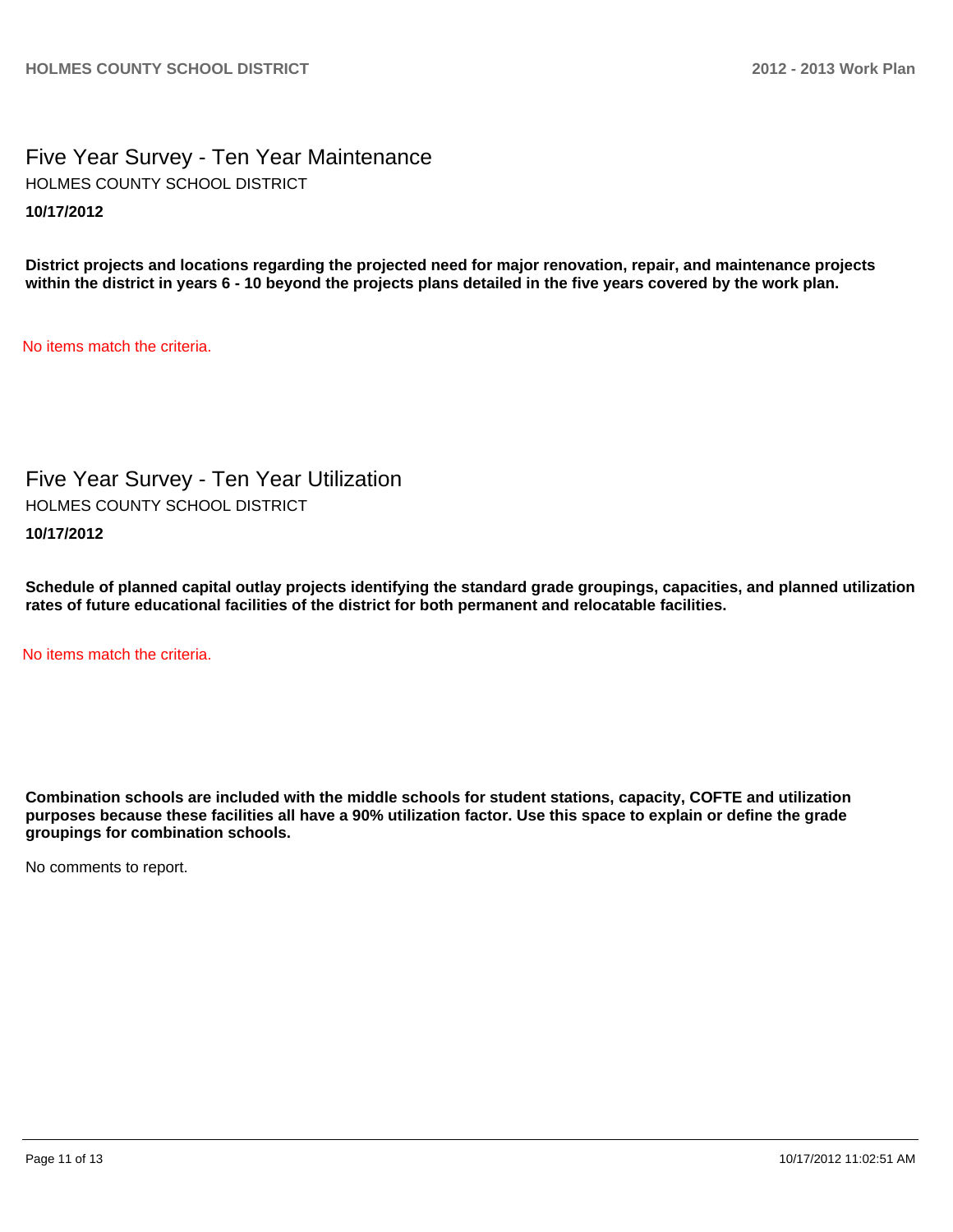Five Year Survey - Twenty Year Capacity **10/17/2012** HOLMES COUNTY SCHOOL DISTRICT

**Schedule of capital outlay projects projected to ensure the availability of satisfactory student stations for the projected student enrollment in K - 12 programs for the future 11 - 20 years beyond the 5-year district facilities work program.**

No items match the criteria.

Five Year Survey - Twenty Year Infrastructure HOLMES COUNTY SCHOOL DISTRICT

**10/17/2012**

**Proposed Location of Planned New, Remodeled, or New Additions to Facilities in the 11 through 20 out years (Section 28).**

No items meet the criteria.

**Plans for closure of any school, including plans for disposition of the facility or usage of facility space, and anticipated revenues in the 11 through 20 out years (Section 29).**

No items meet the criteria.